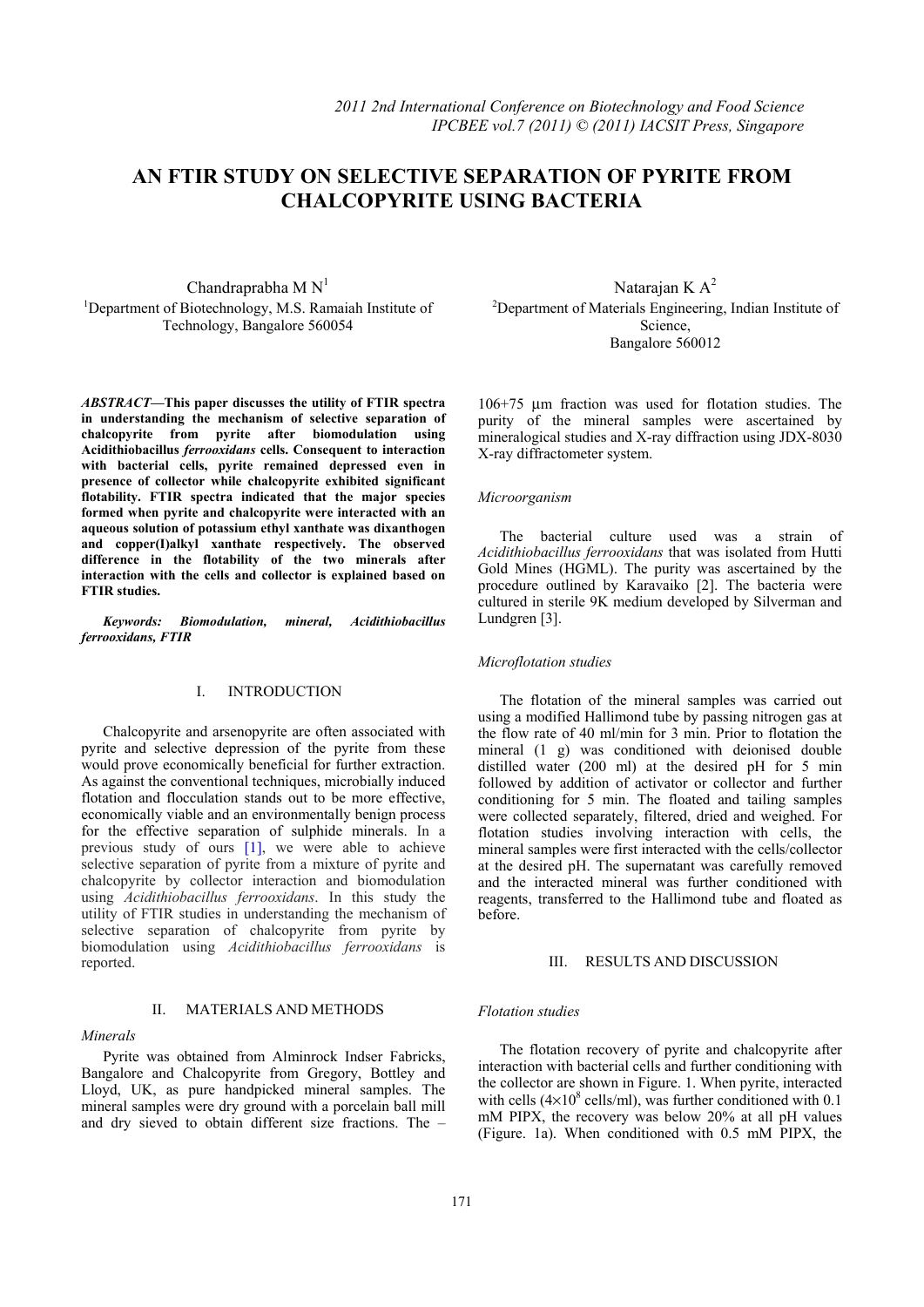maximum recovery at pH 4.5 was about 34%. Contrary to this, conditioning with cells did not significantly reduce the flotation recovery of chalcopyrite (Figure 1b). When the mineral, interacted with cells  $(4\times10^8 \text{ cells/ml})$ , was further conditioned with 0.1 mM and 0.5 mM collector concentrations, the recovery obtained at about pH 4.5 was 65% and 73% approximately.

## *FTIR Studies*

The alkylxanthate species formed when pyrite is treated with an aqueous solution of potassium alkylxanthate is dialkyl dixanthogen, which is hydrophobic, and physisorbed to the surface in aqueous systems [4]. In case of chalcopyrite, the alkylxanthate ions are coordinated to specific Cu ion sites on the mineral surface forming solid copper (I) alkylxanthate, which is highly hydrophobic and strongly chemisorbed to the surface [5]. FTIR spectroscopic characterization of the interacted minerals was carried out to infer this and the results obtained are shown in Figure 2 and 3. Difference spectra of pyrite after conditioning with PIPX showed bands at around 1029, 1147 and 1261  $cm<sup>1</sup>$ (Figure 2a). The broad band at around  $1029 \text{ cm}^{-1}$  is due to asymmetric stretching vibrations of C-O-C, characteristic of dixanthogen  $[6,7]$ . The band 1261 cm<sup>-1</sup> is also characteristic of S-C-S stretching vibration characteristic of dixanthogen [6]. The band at around  $1147 \text{ cm}^{-1}$  is characteristic of ferric xanthate species [6]. The FTIR spectra obtained indicated that dixanthogen was the major species formed when pyrite was interacted with an aqueous solution of potassium ethyl xanthate.

Difference spectra of chalcopyrite after conditioning with PIPX showed bands at 1035, 1123, 1331, 1632 cm<sup>-1</sup> (Figure 2b). The broad band at around  $1035 \text{ cm}^{-1}$  is due to the stretching of S-C-S stretching characteristic of copper(I)ethyl xanthate [5,6]. The band observed at around  $1123$  cm<sup>-1</sup> is also due to the stretching vibrations of the C-O-C groups characteristic of copper(I)ethyl xanthate. The weak band at  $1331 \text{ cm}^{-1}$  is due to asymmetric stretching vibrations of C-O-C, characteristic of dixanthogen [8].

The xanthate species adsorbed on chalcopyrite surfaces after treatment with collector was mainly copper(I)alkyl xanthate as indicated by the characteristic bands observed. Absence of significant peaks of dixanthogen or iron alkylxanthate indicated that copper(I)ethyl xanthate was the strongly predominating alkylxanthate species on chalcopyrite surfaces treated with an aqueous solution of potassium ethyl xanthate. copper(I)ethyl xanthates are highly hydrophobic and imparts good flotability to chalcopyrite surface.

Interaction of pyrite with cells prior to collector conditioning resulted in slight shift in the band at 1019 cm-1 to  $1021 \text{ cm}^3$  (Figure 3a). This band can still be attributed to the asymmetric stretching vibrations of the C-O-C characteristic of dixanthogen. The weak band at 1111 cm<sup>-1</sup> is characteristic of ferric xanthate species [6]. The sharp band near  $3440 \text{ cm}^{-1}$  can be assigned to the free asymmetric

and symmetric N-H stretching modes. The bands around 2924  $\text{cm}^{-1}$  and 2856  $\text{cm}^{-1}$  is attributable to C-H stretching mode indicating the presence of alkyl groups  $CH<sub>3</sub>$ ,  $CH<sub>2</sub>$  and CH. The large band around  $1647 \text{ cm}^{-1}$  is due to amide group (amide I band) [9]. The group of bands between 650 cm-1 and 450  $cm^{-1}$  is assignable to  $CH<sub>2</sub>$  vibrations of polysaccharides [10]. All these bands can be attributed to presence of polysaccharide and protein groups on the mineral surface due to interaction with bacterial cells. The above observation indicates the strong affinity of cells for pyrite surface.

Interaction of chalcopyrite with cells prior to collector conditioning resulted in appearance of bands at 3436, 2922, 2858, 1645, 1190, 1035, 1017 cm<sup>-1</sup> (Figure 3b). The sharp band around 3436 cm-1 can be assigned to the free asymmetric and symmetric N-H stretching modes. The weak bands around  $2922 \text{ cm}^{-1}$  and  $2858 \text{ cm}^{-1}$  is attributable to C-H stretching mode indicating the presence of alkyl groups  $CH_3$ ,  $CH_2$  and CH. The band around 1645 cm<sup>-1</sup> is due to amide group (amide I band) [9]. The group of bands around 650  $\text{cm}^{-1}$  is assignable to CH<sub>2</sub> vibrations of polysaccharides [10].

All these bands can be attributed to presence of polysaccharide and protein groups on the mineral surface due to interaction with bacterial cells. However appearance of strong and broad band at around 1190 and 1035 cm<sup>-1</sup> attributable to the asymmetric stretching vibrations of C-O-C, characteristic of cuprous ethyl xanthate adsorption and the band around  $1017$  cm<sup>-1</sup> characteristic of dixanthogen species, suggests the strong affinity of xanthate to chalcopyrite surface even in presence of bacterial cells. The FTIR observation supports the observed difference in the flotability of the two minerals after interaction with the cells and collector.

## IV. CONCLUSIONS

The FTIR spectra obtained indicated that the major species formed when pyrite was interacted with an aqueous solution of potassium ethyl xanthate was dixanthogen, which is hydrophobic, and physisorbed to the surface in aqueous systems. The xanthate species adsorbed on chalcopyrite surfaces after treatment with collector was mainly copper(I)alkyl xanthate, copper(I)ethyl xanthates are highly hydrophobic and imparts good flotability to chalcopyrite surface. The FTIR observation supports the observed difference in the flotability of the two minerals after interaction with the cells and collector.

## **REFERENCES**

- [1] Chandraprabha, M.N., Natarajan, K.A., Modak. J.M., 2004, Colloids and Surfaces B: Biointerfaces 37, p. 93-97.
- [2] Karavaiko, G.I., 1988, In: Biotechnology of Metals Manual, Center for International Projects GKNT, G. I. Karavaiko, G. Rossi, A. D. Agate, S. N. Groudev and Z. A. Avakyan (Eds.), Moscow, p.47-79.
- [3] Silverman, M.P. and Lundgren, D.G., 1959, J. Bacteriol. 77, p. 642- 646.
- [4] Valli, M., Oersson, P. and Persson, I.,1991, Colloids Surfaces A: Physicochem. Eng. Aspects, 59, p.293-306.
- [5] Valli, M. and Persson, I.,1994, Colloids Surfaces A: Physicochem. Eng. Aspects, 83, p. 207-217.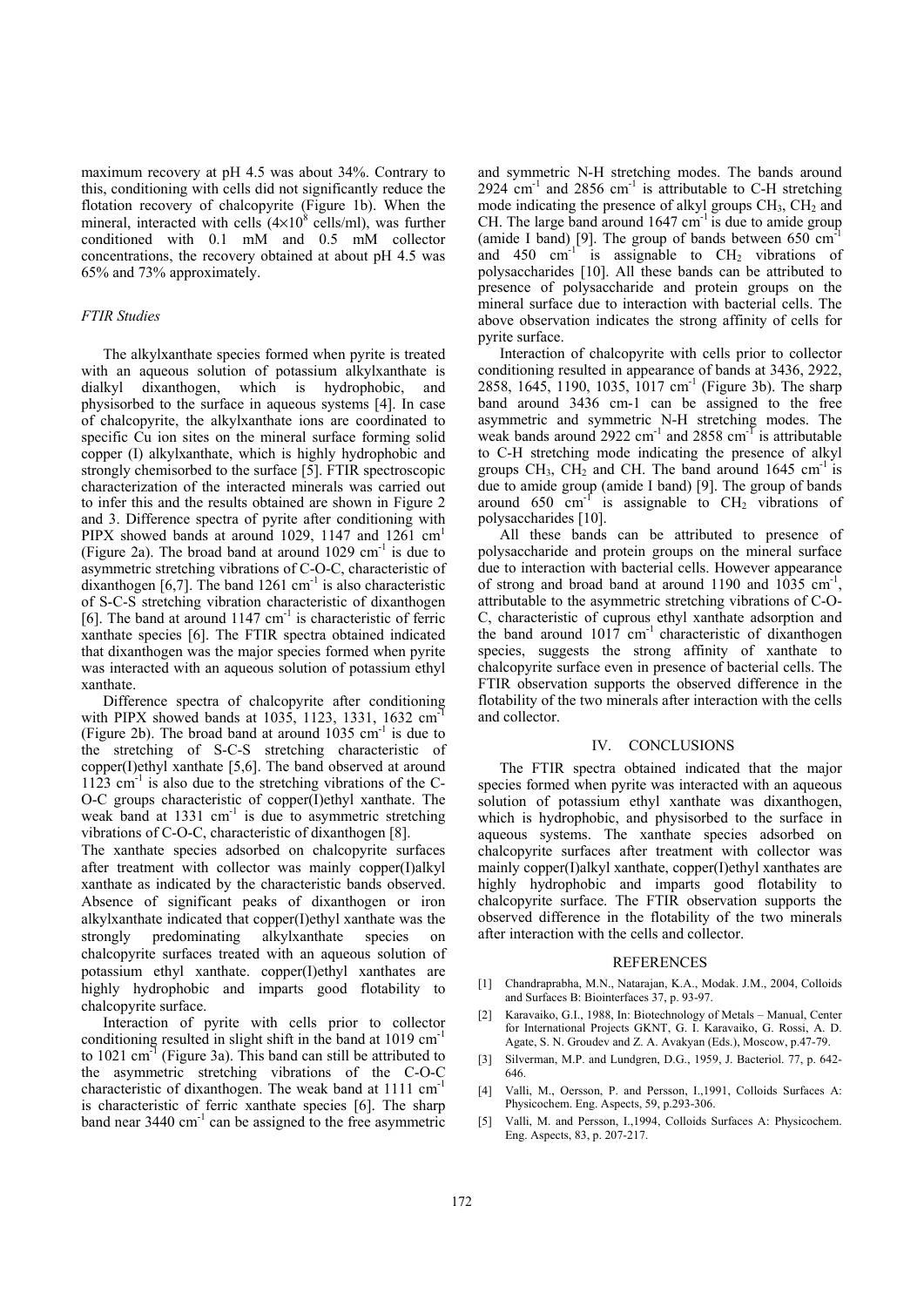- [6] Leppinen, J.O., Basilio, C.I. and Yoon, R.H., 1989, Int. J. Min. Process., 26, p.259-274.
- [9] Namita Deo, Natarajan, K.A. and Somasundaran, P., 2001, Int. J. Min. Process. 62, p.27-39. [10] Parikh, S.J. and Chorover, J., 2005, Geomicrobiology J. 22, p. 207-
- [7] Mielczarski, J., Cases, J.M., Barres, O. and Franco, A., 1996, J. Colloid Interface Sci., 178, p. 740-748.
- [8] Prestidge, C.A., Ralston, J. and Smart, R.C., 1993, Int. J. Min. Process., 38, p. 205-233.



218.

Fig. 1: flotation recovery of pyrite and chalcopyrite after interaction with bacterial cells and further conditioning with the collector

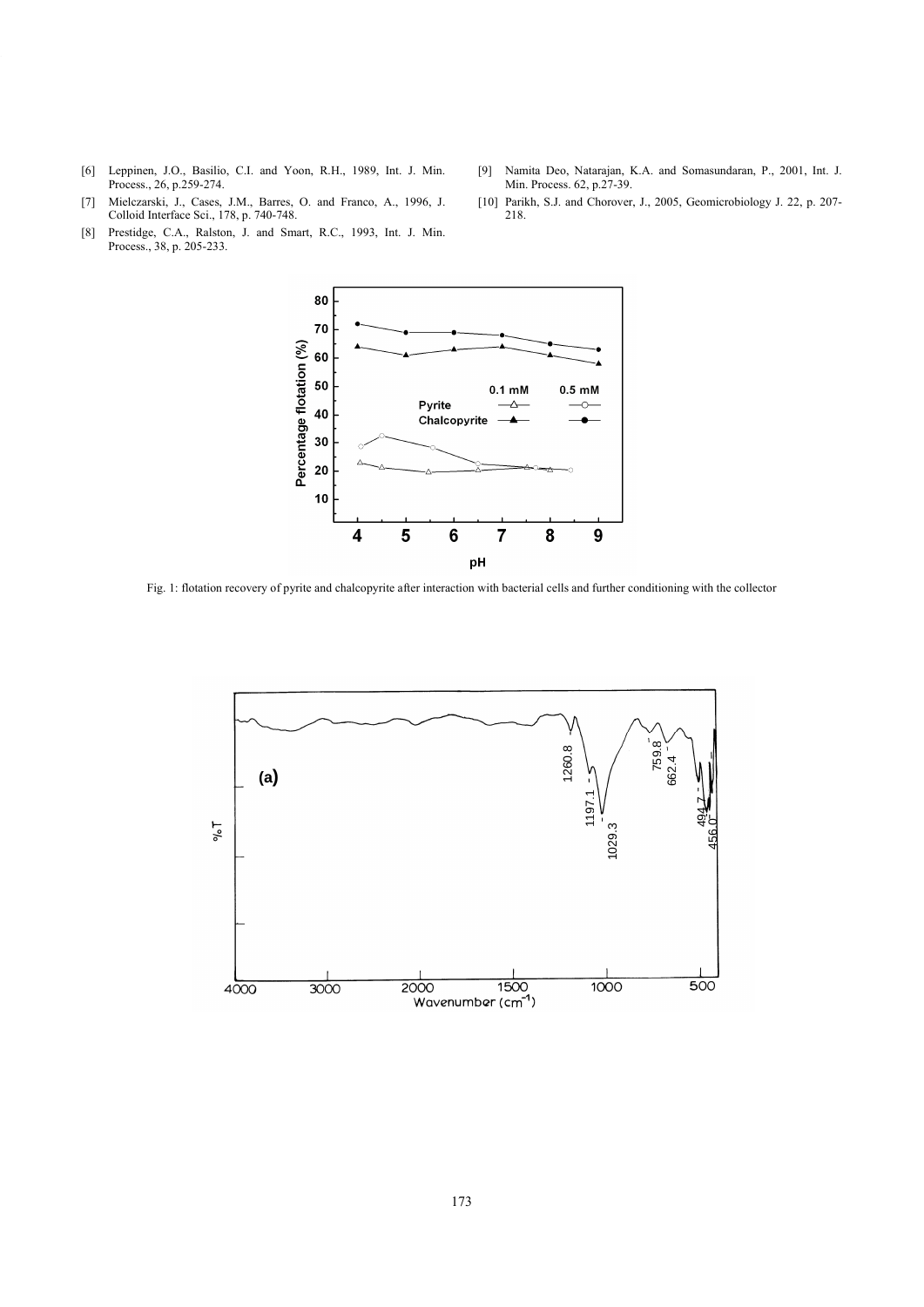

Figure 2. Difference FTIR spectra of (a) Pyrite and (b) Chalcopyrite after interaction with potassium isopropyl xanthate (PIPX)